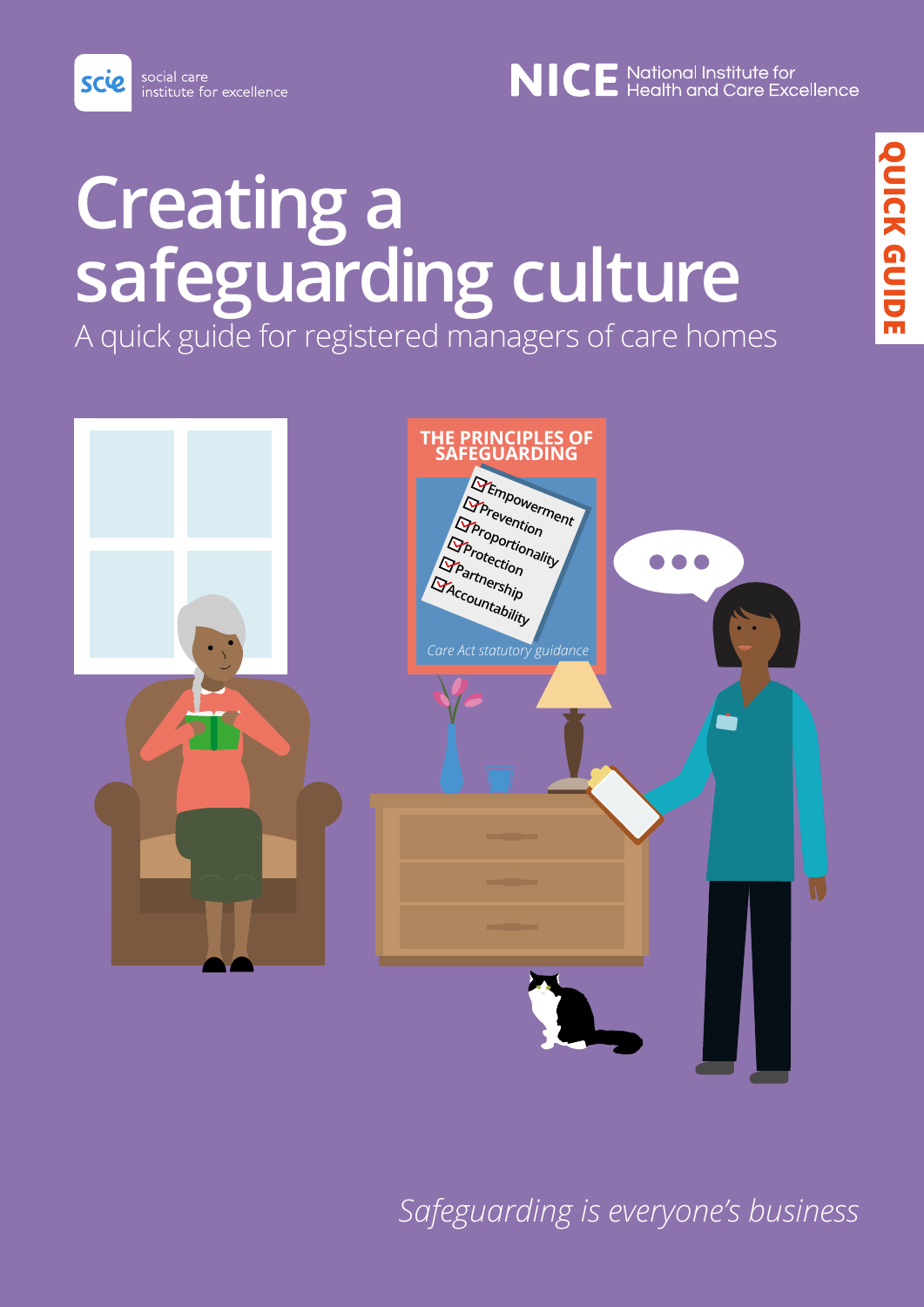#### **Safeguarding adults in care homes means protecting their right to live in safety and acting to prevent abuse and neglect. Working together to achieve this is everyone's responsibility.**

The Care Act 2014 and its statutory guidance outline what safeguarding arrangements all organisations should have in place, including a policy and procedure that reflect the local safeguarding arrangements. Safeguarding in care homes should also be informed by the Making Safeguarding Personal framework.

#### **Safeguarding policy**

This should:

- Be clearly written (taking the Accessible Information Standard into account) and located so that everyone (staff, residents, visitors) can easily read it.
- Be absolutely clear about how to identify, respond to and manage safeguarding concerns and involve residents and their families and carers in designing and reviewing these arrangements.
- Explain how to report suspected abuse or neglect.
- Reflect the principle of working together.

**Systems and procedures should also be in place to:**

- Preserve evidence from reported concerns, including care records.
- Record and share information (in line with data protection laws) about any concerns.
- Track and monitor incidents, accidents, disciplinary action (including allegations made against staff), complaints and safeguarding concerns to help identify any patterns, themes or trends.

#### **Whistleblowing**

Whistleblowing is raising a concern about something happening in the care home which could harm those who live or work there. A good whistleblowing policy helps staff feel able to report safeguarding concerns internally, as a first step, but also understand how to do so through other routes if they either feel unable to do this or if they receive an unsatisfactory response.

Make sure a whistleblowing policy and procedure are in place and that staff and volunteers are aware of them. The procedure should clearly explain how to report a concern, who to contact and how to do so. Consider using an external whistleblowing service and, if used, check that staff know how to contact it.

#### **Remember that:**

- **Whistleblowers are protected by law and must not be victimised.**
- **Staff and volunteers may be afraid of what might happen if they whistleblow. This can stop them from identifying and reporting abuse and neglect.**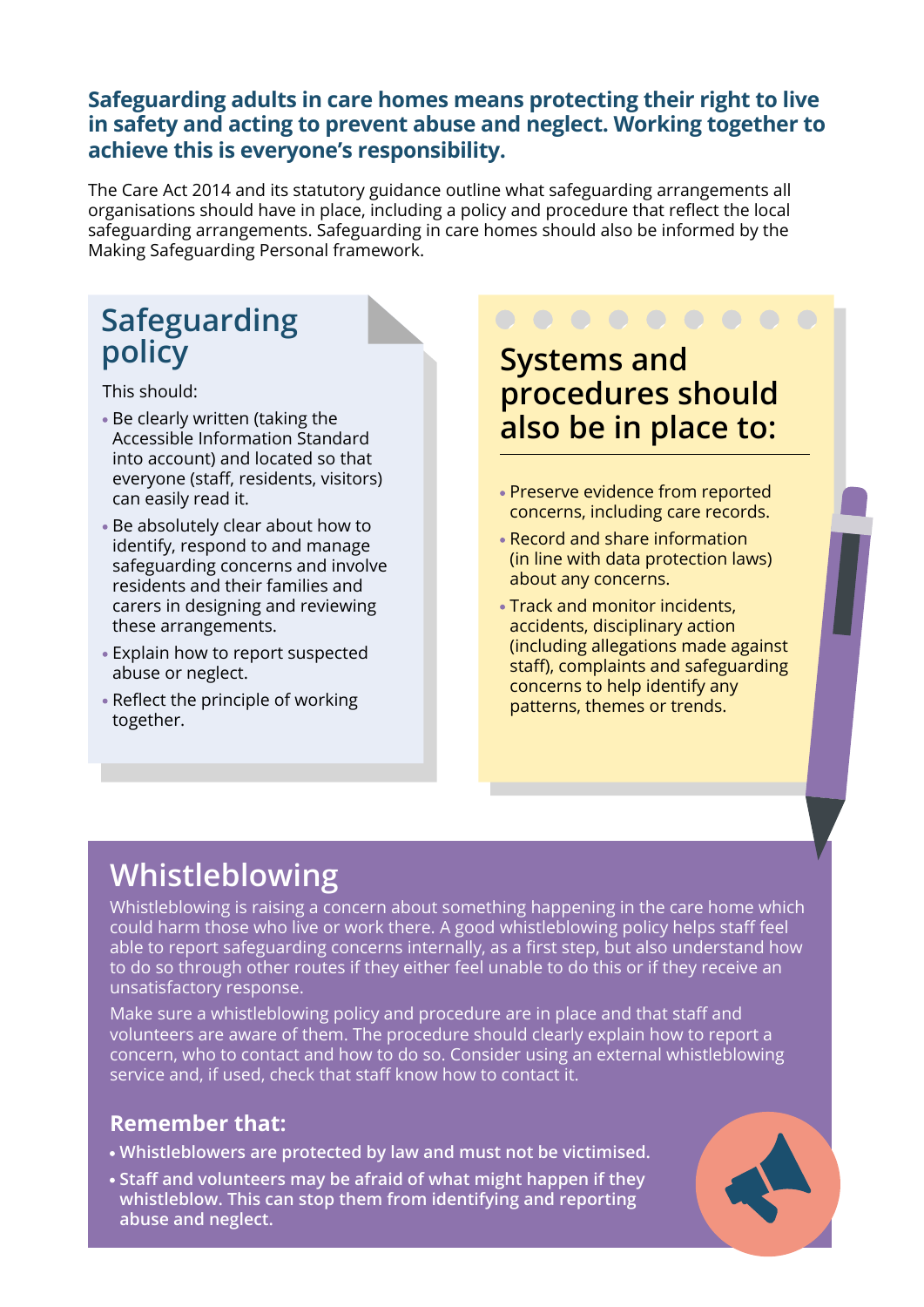### **Roles and responsibilities**

Care homes are required to have a safeguarding lead who may be the registered manager. It is important that everyone in the care home understands who is accountable for the different parts of safeguarding.

**Does everyone know who the safeguarding lead is, what they do, how to contact them and who to speak to if they are unavailable?**

**Are safeguarding responsibilities included in all job descriptions?**

**Does everyone understand how to meet their safeguarding responsibilities in their day-to-day work?**

### **A positive culture**

Care homes that encourage open conversations about safeguarding, and where suspected or alleged abuse and neglect can be readily reported, will be well placed to prevent incidents and respond effectively.

- Make support available for anyone raising concerns. This could include having safeguarding champions.
- Encourage staff to look out for changes in residents' mood or behaviour, as this could indicate abuse or neglect. Any changes or other concerns should be recorded and shared as soon as possible and immediate action taken if abuse or neglect is considered or suspected.
- Ask residents and their families about their experience of raising safeguarding concerns – how do they feel about how their concerns were identified, reported, managed and resolved?
- Make any changes needed in response to this feedback and let people know what action has been taken.



Use team meetings and supervision to enable all staff, including those who work alone or at night, to:

- Share best practice in safeguarding and learn from any relevant Safeguarding Adults Reviews, which should be available from your local Safeguarding Adults Board.
- Challenge poor practice or discuss uncertainty around practice.
- Talk about the differences between poor practice (which may not be a safeguarding issue) and abuse or neglect.